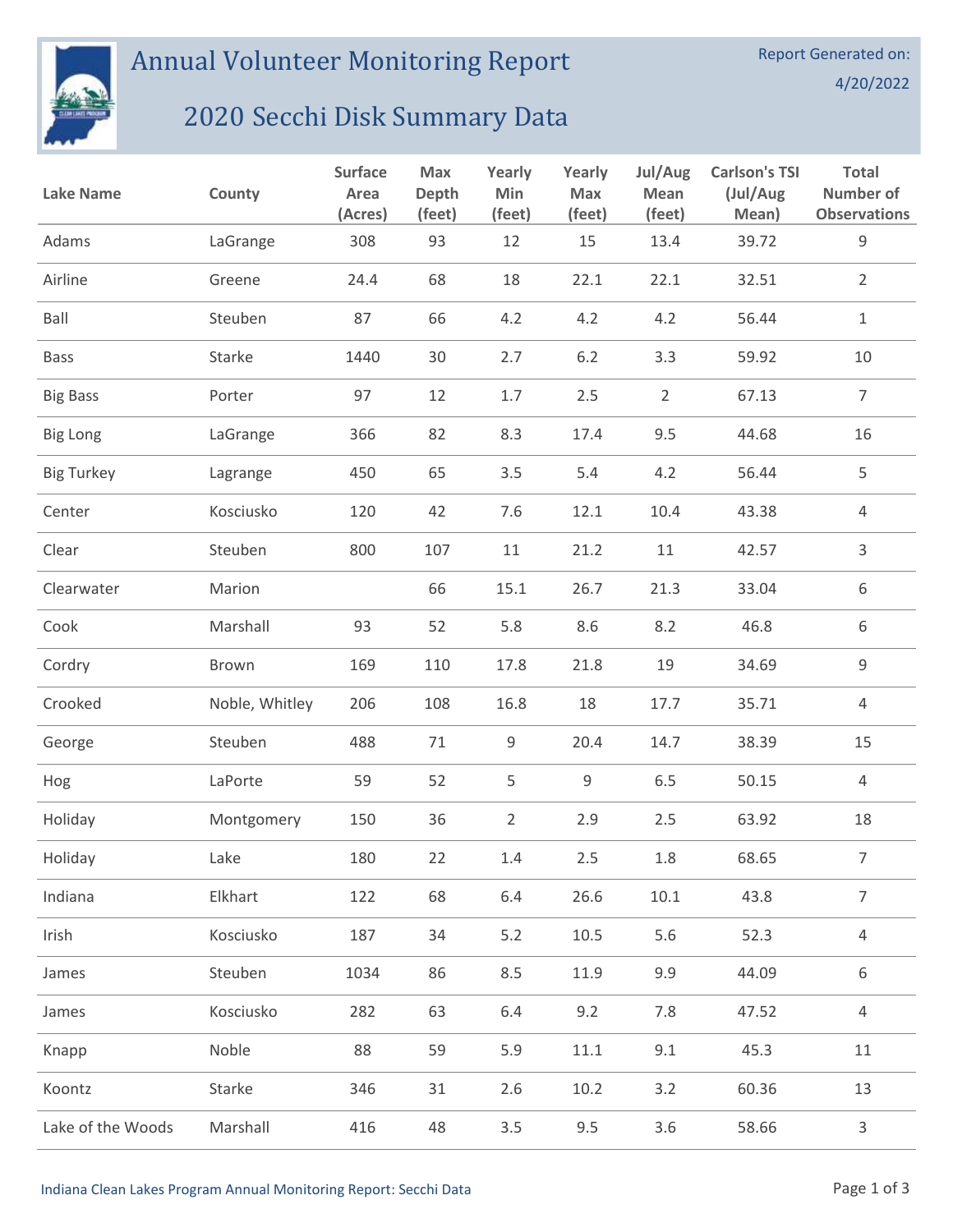| <b>Lake Name</b>  | County    | <b>Surface</b><br>Area<br>(Acres) | Max<br><b>Depth</b><br>(feet) | Yearly<br>Min<br>(feet) | Yearly<br>Max<br>(feet) | Jul/Aug<br>Mean<br>(feet) | <b>Carlson's TSI</b><br>(Jul/Aug<br>Mean) | Total<br>Number of<br><b>Observations</b> |
|-------------------|-----------|-----------------------------------|-------------------------------|-------------------------|-------------------------|---------------------------|-------------------------------------------|-------------------------------------------|
| Lamb              | Johnson   | 425                               | 65                            | 1.4                     | 8.6                     | 6.8                       | 49.5                                      | 16                                        |
| Little Crooked    | Whitley   | 11                                | 50                            | 5.6                     | 8.1                     | 8.1                       | 46.98                                     | 4                                         |
| Little Turkey     | LaGrange  | 135                               | 30                            | 3.1                     | 7.2                     | 3.3                       | 59.92                                     | 5                                         |
| Lost              | Marshall  | 41.6                              | 4.8                           | 3.9                     | 4.9                     | 4.7                       | 54.82                                     | $\overline{7}$                            |
| Louise            | Porter    | 228                               | 34                            | $\overline{2}$          | 3.5                     | 2.8                       | 62.28                                     | $\overline{2}$                            |
| Manitou           | Fulton    | 713                               | 44                            | 1.7                     | 6.5                     | 3.3                       | 59.92                                     | 14                                        |
| Martin            | LaGrange  | 26                                | 56                            | 5.8                     | 10.7                    | 7.2                       | 48.67                                     | $\,8\,$                                   |
| Maxinkuckee       | Marshall  | 1854                              | 88                            | 7.6                     | 17                      | 8.7                       | 45.95                                     | 5                                         |
| Monroe (Lower)    | Monroe    | 10750                             | 55                            | 3.9                     | 9.4                     | 7.8                       | 47.52                                     | $\overline{7}$                            |
| <b>Myers</b>      | Marshall  | 96                                | 54                            | $\overline{7}$          | 14                      | 14                        | 39.09                                     | 4                                         |
| North Twin        | Lagrange  | 135                               | 38                            | 17.8                    | 26.7                    |                           |                                           | 6                                         |
| Ole Swimming Hole | Morgan    | 110                               | 27                            | 2.5                     | 4.5                     | 2.8                       | 62.28                                     | $\overline{4}$                            |
| Olin              | Lagrange  | 103                               | 82                            | 5.5                     | 18.8                    | 7.6                       | 47.89                                     | 9                                         |
| Oliver            | Lagrange  | 371                               | 91                            | 4.5                     | 18.6                    | 7.5                       | 48.09                                     | 10                                        |
| Oswego            | Kosciusko | 83                                | 36                            | 6.8                     | 8.4                     | 7.6                       | 47.89                                     | 4                                         |
| Saugany           | LaPorte   | 74                                | 66                            | 11                      | 18                      | 14.6                      | 38.49                                     | 15                                        |
| Skinner           | Noble     | 125                               | 32                            | 1.8                     | 5.7                     | 2.4                       | 64.51                                     | 17                                        |
| Snow              | Steuben   | 422                               | 84                            | 7.2                     | 9.6                     | 8.4                       | 46.45                                     | 6                                         |
| Sweetwater        | Brown     | 275                               | 100                           | 18                      | 20                      | 19                        | 34.69                                     | $\overline{7}$                            |
| Syracuse          | Kosciusko | 564                               | 35                            | 10.7                    | 12.7                    | 12.4                      | 40.84                                     | 5                                         |
| Tippecanoe        | Kosciusko | 707                               | 123                           | 7.2                     | 9.2                     | 8.3                       | 46.63                                     | $\overline{4}$                            |
| Town              | Fulton    | 23                                | 20                            | 1.3                     | 1.6                     | $1.5\,$                   | 71.28                                     | $10\,$                                    |
| Wall              | LaGrange  | 141                               | 34                            | 14.2                    | 15                      | 14.6                      | 38.49                                     | 3                                         |
| Wawasee           | Kosciusko | 2618                              | 77                            | 5                       | 11.1                    | 10.5                      | 43.24                                     | 3                                         |
| Webster           | Kosciusko | 774                               | 45                            | 6.7                     | $10.5\,$                | 8.1                       | 46.98                                     | $\overline{4}$                            |
| Whippoorwill      | Morgan    | 25                                | 25                            | 4.6                     | 10                      | $\overline{7}$            | 49.08                                     | 22                                        |
| Witmer            | LaGrange  | 204                               | 54                            | 5                       | 6.6                     | 5.7                       | 52.04                                     | $\overline{4}$                            |